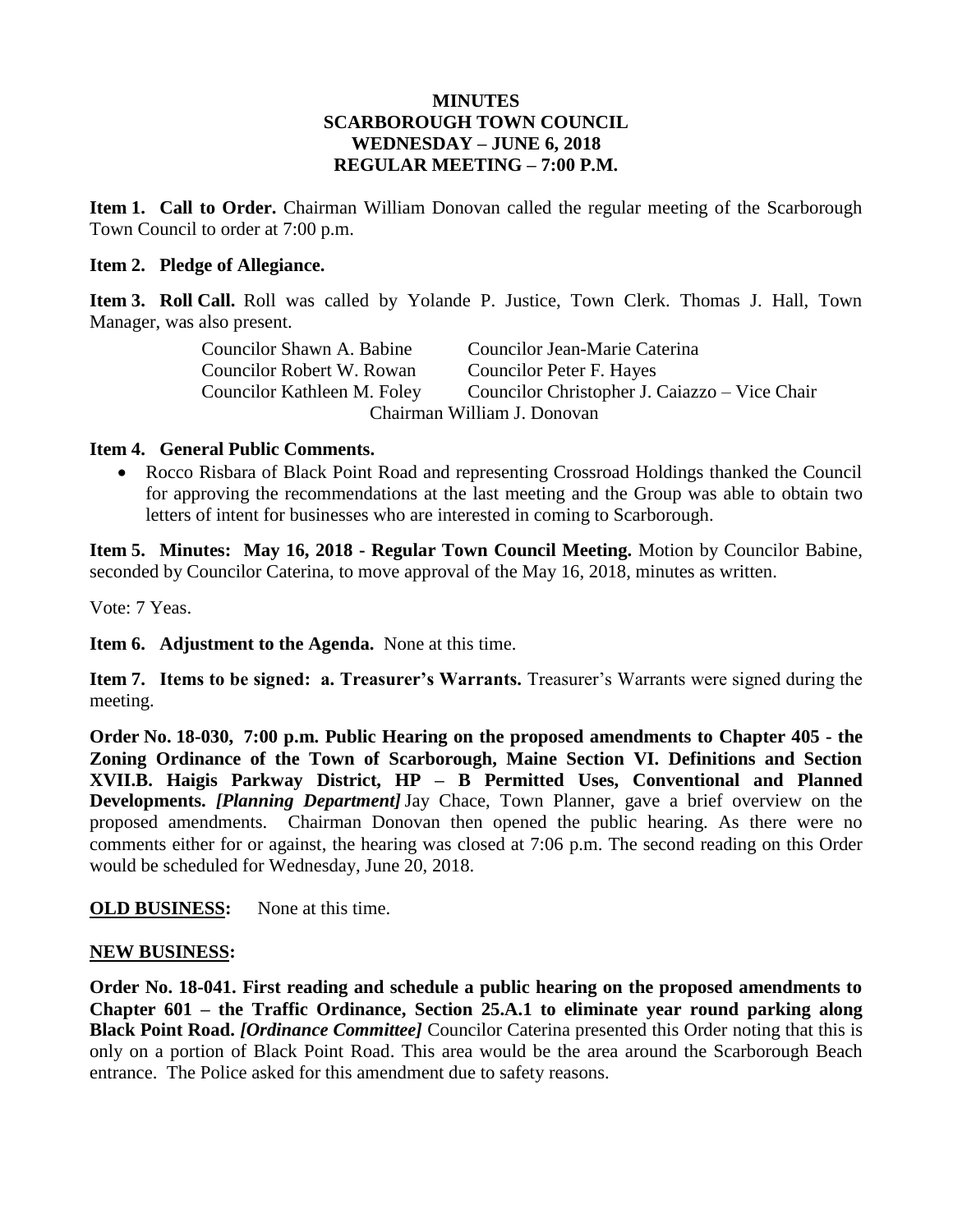Motion by Councilor Caterina, seconded by Councilor Babine, to move approval of the first reading on the proposed amendments to Chapter 601 – the Traffic Ordinance, Section 25.A.1 to eliminate year round parking along Black Point Road and schedule a public hearing for Wednesday, June 20, 2018, as follows:

# Chapter 601- the Traffic Ordinance

BE IT HEREBY ORDAINED by the Town Council of the Town of Scarborough, Maine, in

Town Council assembled, that the following amendment to Chapter 601 – the Traffic Ordinance, of the Town of Scarborough, Maine, be and hereby amended as follows:

Section 25. Parking Restrictions.

## A. PARKING RESTRICTIONS

### I. NO PARKING AT ANY TIME.

No person shall park a vehicle in any of the following places except when necessary to avoid conflict with other traffic or in compliance with direction of a police officer or authorized person or traffic control device. [Amended 07/16/14]

(1) No all-night parking upon any street (year round) between the hours of 2 A.M. and 6 A.M.

(2) Upon the Pleasant Hill Road from U.S. Route One to the Rigby Road. (3) Upon the westerly side of the Willowdale Road from U.S. Route One to the end of the Town right-of-way. (Parking permitted on the easterly side).

(4) Upon the Black Point Road from the Old Neck Road to Kirkwood Road. No parking on the Black Point Road from Ferry Road to the end of the Public Way at Prouts Neck. [Amended 11/16/94]

(5) Upon the Broadturn Road within 50' of U.S. Route One to end.

(6) Upon the Pine Point Road (Route #9) within 50' of U.S. Route One.

(7) Upon U.S. Route One from the South Portland line to the Saco line (both sides).

(8) No parking on the northerly side of Southgate Road for a distance of not less than 200 feet from the intersection of U.S. Route One. No parking on the southerly side of Southgate Road for a distance of not less than 60 feet from the intersection of U.S. Route One.

(9) Upon Pillsbury Drive (entire length).

(10) East Grand Avenue (east side) one parking space in front of 19 East Grand Avenue formerly; Colony Motel, no parking. [Adopted 10/6/76]

(11) Avenue One Extension (entire length – from King Street to the ocean). [Amended 6/7/89] [Amended 07/16/14]

(12) Upon Douglas Circle (from Pine Point Road to a point fifty feet beyond the start of the circle) both sides of the road. [Amended 08/01/90]

(13) On Elmwood Avenue from Greenacres Lane to the Dead End by Sewer Pumping Station. [Amended 08/01/90]

(14) Eastern Road (on the southerly side only, from Route 207 to the east, entire length. [Amended August 1, 1990]

(15) Orchard Street (upon the southerly side only) from U.S. Route 1 to Carriage Way. [Amended 08/18/04]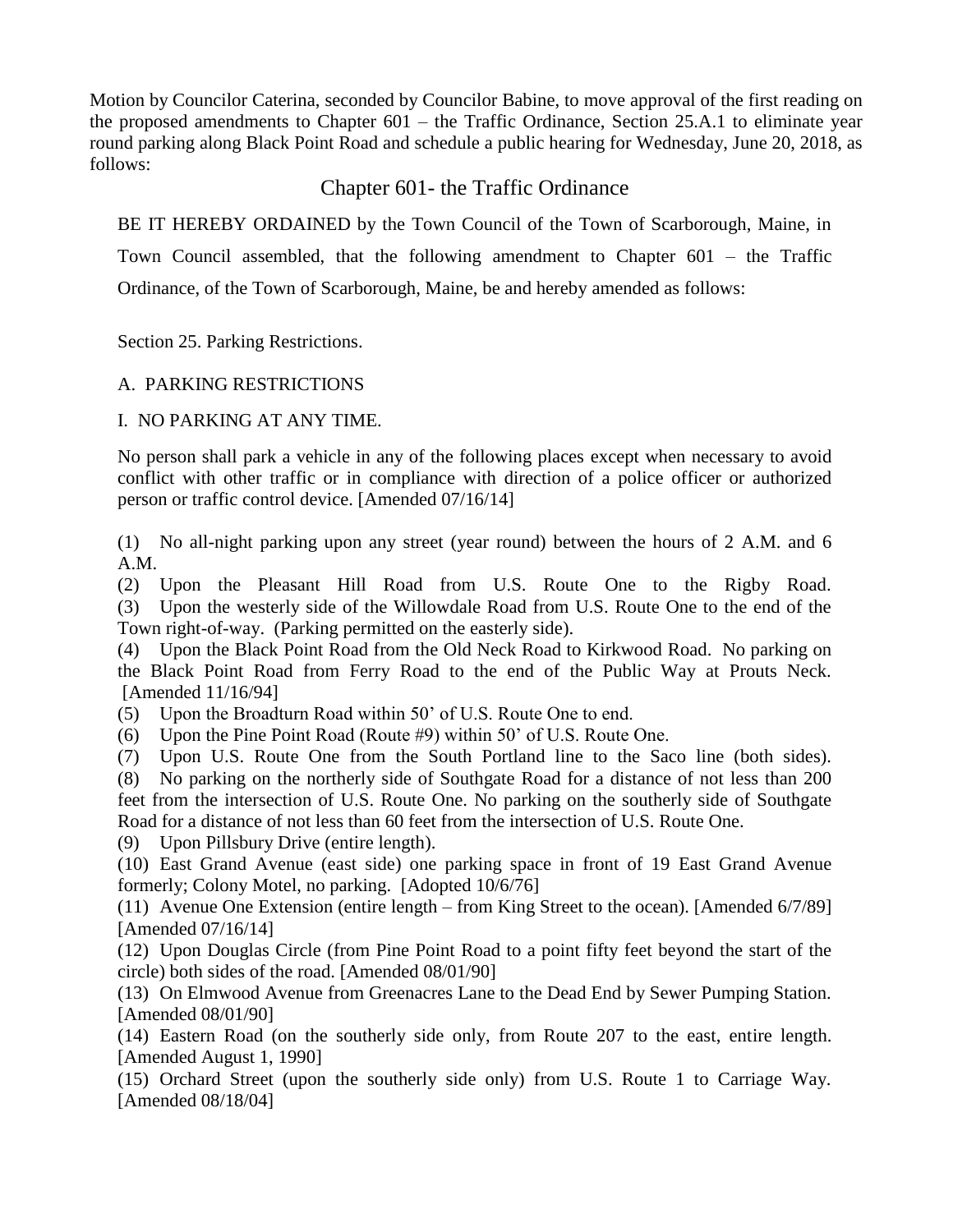(16) Upon the southerly side (ocean side) the entire length of Eagles Nest Drive. [Amended 09/07/04]

(17) No parking along Bayview Avenue from Houghton Street to Pearl Street. (Adopted J01/20/10]

(18) No parking on north side of Gorham Road from 183 Gorham Road to the intersection of Gorham Road and Spring Street at number 209 and on the south side of Gorham Road from the westerly end of the stockade fence fronting on 200 Gorham Road, easterly for a distance of 50 yards. [amended 12/21/17]

(19) Within 50 feet of the southwest most corner of the entrance to or within 50 feet of the northeast most corner of the exit to the Scarborough Beach State Park located at 418 Black Point Road.

Vote: 7 Yeas.

**Order No. 18-042. Act on the request from the Appointments/Negotiations Committee, to approve the recommendations to the various committees/boards.** *[Appointments/Negotiations Committee]* Councilor Babine noted that this action would move approve the recommendations which would help meet a quorum issue with some of this

Motion by Councilor Babine, seconded by Councilor Caiazzo, to suspend the rules and act on the recommendations made by the Appointments/Negotiations Committee.

Vote: 7 Yeas.

Motion by Councilor Babine, seconded by Councilor Caiazzo, to move approval of the following recommendations to the various committees/boards:

Cable Access Television Committee:

Appoint Art Dillon with a term to expire in 2018; Douglas Foerster and Benjamin Howard with a term to expire in 2019; Julie Kukenberger, Richard Loisel, and Mark Maroon with terms to expire in 2020.

Coastal Waters & Harbor Advisory Committee:

Remove Michael Lynch be removed from the committee due to lack of attendance. Appoint Calvin Bayley and Maria Odlin as full voting members to fill a term to expire in 2018 and appoint Peter Angis as an Alternate with a term to expire in 2018.

Senior Advisory Committee:

Appoint Carol Spencer as a full voting member with a term to expire in 2018.

Zoning Board of Appeals:

Appoint Melina Torrens as a full voting member with a term to expire in 2019.

Vote: 7 Yeas.

**Item 8. Non Action Items.** None at this time.

### **Item 9. Standing and Special Committee Reports and Liaison Reports.**

• Councilor Caiazzo gave an update on the Energy Committee and the Long Range Planning Committee.